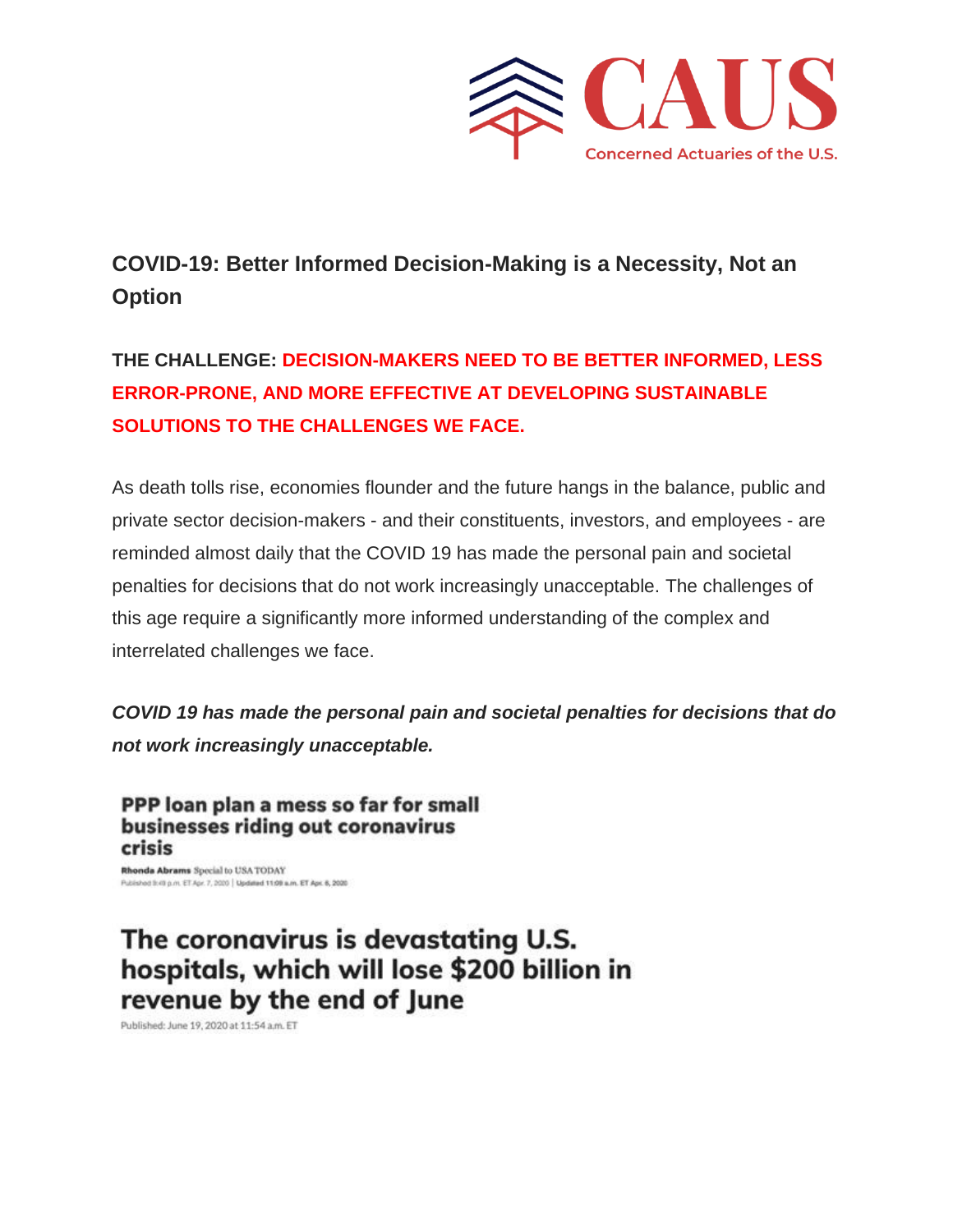

## **Under Covid-19, University Budgets** Like We've Never Seen Before

Unprecedented times require unprecedented strategies and actions. By Paul N. Friga | APRIL 20, 2020 . @ PREMUM CONTENT FOR SUBSCRIBERS SUBSCRIBE TODAY Unprecedented times require unprecedented strategies and actions.

Under normal circumstances, it would be considered a cheap shot to Monday-morning quarterback the decisions made by those in the arena when all hell broke loose. But these are not normal times. Now when things go wrong our own individual, corporate and governmental circumstances are more immediately, directly, and adversely affected and it is irresponsible not to determine why they went wrong and what we can do to minimize mistakes and errors in judgment. More to the point, given the severity and magnitude of the exposure to human misery, economic dislocation, and governmental failures we face, the need to improve our decision-making capacity has become an imperative we must embrace and address in order to survive this unprecedented and increasingly durable challenge.

Consider, for example, the three areas in which informed, effective decision-making is most important - containment and treatment of the viral infection; protection and maintenance of the economy; protection and maintenance of the institutions responsible for addressing these two issues and for the wellbeing of the public at large. In the first arena, informed decision-making was obviously and disastrously inhibited by a lack of reliable information; an absence of analytical consensus; atrophied response options limited by supply shortages; and a degree of insensitivity to, or lack of awareness about, the effect containment and treatment decisions would have on the economy and individual households.

Informed decision-making in the economic arena was also made difficult by a shortage of reliable information and seriously impaired by the variety, unpredictability and degree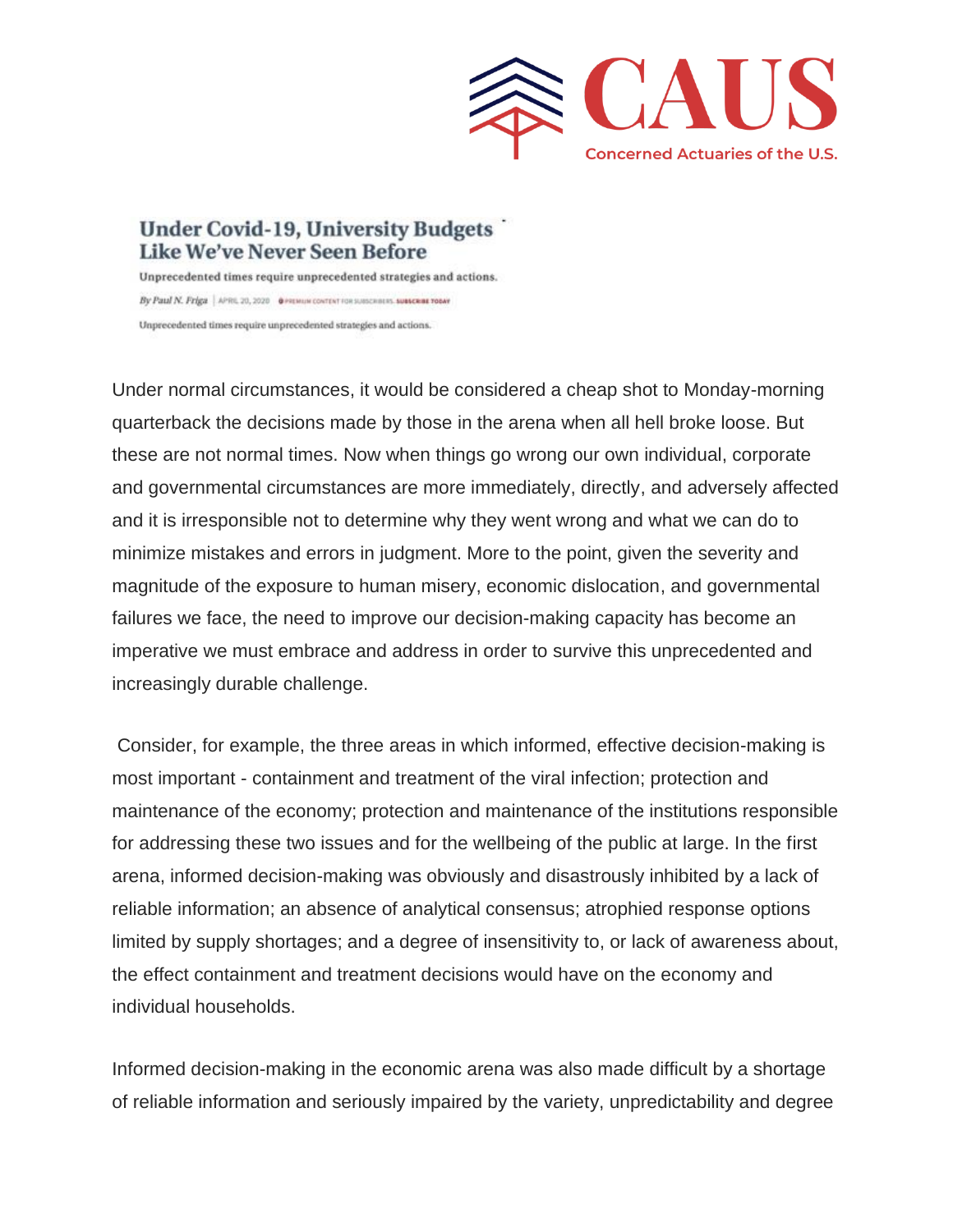

of effectiveness or lack thereof of the public health, regulatory and governmental responses that emerged; and, perhaps most importantly, by the urgency of the need to help people and businesses as quickly as possible. Institutional decision-makers were caught between a rock and a hard place on a variety of fronts. School budgets and outcomes were tied to statutory requirements that could not be met if the students were not in class. Universities and colleges grappled with unfamiliar technology to deliver what many saw as a diminished product while simultaneously addressing safety concerns related to dorm accommodations and lifestyles. Hospitals and clinics fought with each other for PPE to protect their staff from unexpectedly large influxes of infected patients, while Long-term Medical Care Facilities were afflicted by outbreaks more intense than expected. Governments at the national, state, and local levels were overwhelmed by unexpected demands, "yesterday" demands for services and products, and a lack of reliable information.

Two constants adversely affected decision-making in all three areas. One, the shortage of necessary information, has been noted. The other was - and is - inadequate analytical capacity. The decision, for example, to tie grant waivers on Payroll Protection loans to a "must spend within eight weeks" requirement could only have emerged from a decision-making process that failed to note that public health officials were pursuing an aggressive containment strategy that entailed employers having to close their plants and offices. That oversight complicated implementation, inconvenienced millions, hurt thousands, produced embarrassing media coverage across the nation, and further eroded public confidence in major public and private institutions. It was not the only insufficiently informed decision.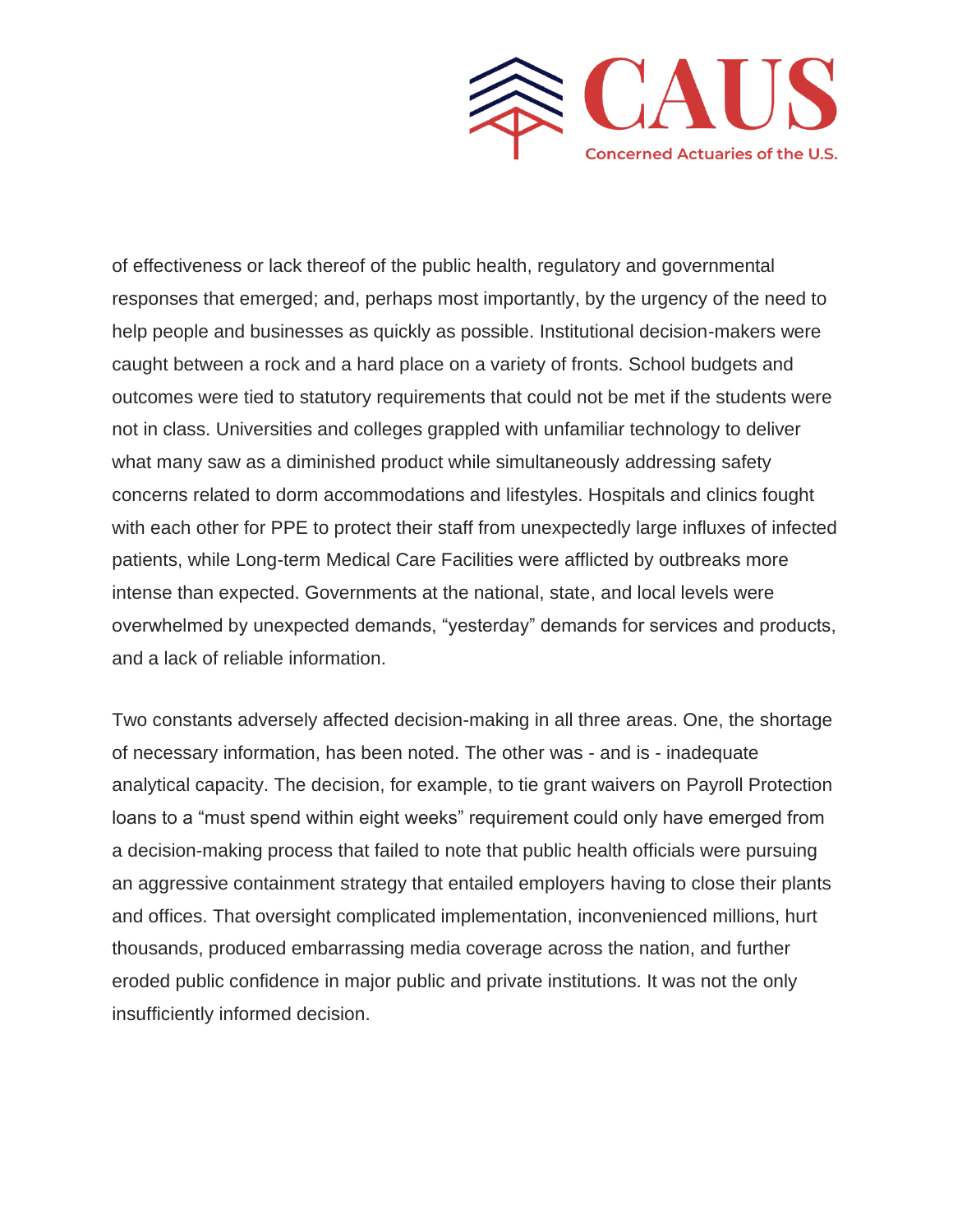

**THE OPPORTUNITY: THE CONCERNED ACTUARIES OF THE U.S. HAVE DEVELOPED A COMPARATIVE ASSESSMENT MODEL CAPABLE OF PROVIDING THE ANALYTICAL CAPACITY DECISION-MAKERS NEED TO MAKE BETTER INFORMED, LESS ERROR-PRONE, AND MORE EFFECTIVE AND SUSTAINABLE SOLUTIONS DECISIONS.** 

More than two years ago, the Concerned Actuaries of the U.S. (CAUS) embarked on a collaboration with the Committee for a Responsible Federal Budget (CRFB) to enhance decision-making processes affecting the American healthcare system.

At that time, the CAG: started with the assumption that when appropriate and effective adaptation to change is essential, the integrity, relevance, and completeness of the process utilized for addressing change and managing the adaptation become the most important determinants of success (and failure); noted that Americans wanted care that was more affordable, more accessible, more equitable, more financially sustainable and that delivered better outcomes and observed that while our goals were laudatory, we did not engage the complexity and interactive phenomena of the health care system with the understanding and rigor required to actually achieve those goals; concluded that: decision-makers did not have access to the holistic analytics they needed to make informed decisions; and, without the necessary data the general public could not effectively consider the merits of the changes being proposed.

To address these challenges, the CAG developed a matrix-based model that can provide timely, relevant, and powerful analytical ability to determine whether proposed changes will improve or harm America's health care system. It is a developmental tool intended to help policymakers and their constituents determine whether or not the changes being proposed might actually achieve their stated objectives and whether or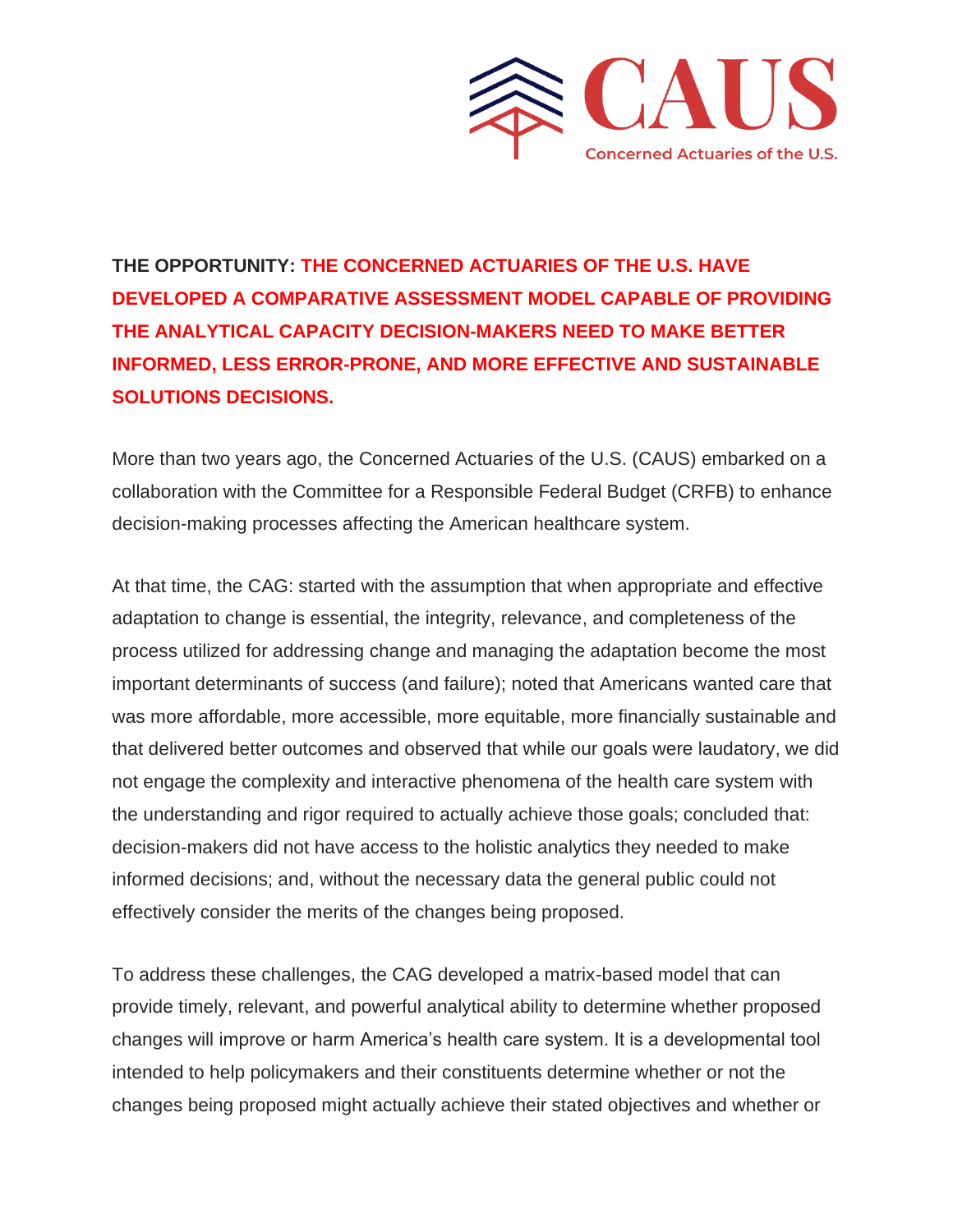

not there might be unintended consequences attached to such changes. To that end, the model output highlights both the magnitude and duration of positive and negative consequences and challenges advocates to address questions that experience tells us need to be asked.

CAUS' efforts are focused on improving the health care policy decision-making process. We believe that doing so will lead to better, more affordable, and accessible health care. We also believe that more informed policy decision-making can and will improve the nation's financial decision-making and consequently enhance the sustainability of its social insurance programs and governmental ability to fund and manage the delivery of its other public responsibilities such as defense, education, and infrastructure maintenance.

## **RELEVANT ACTUARIAL PRINCIPLES**

• **MODEL CONSTRUCTION: A MODEL OF SPECIFIC PHENOMENON CAN BE BASED ON THE OUTCOMES OF EXPERIMENTS PERFORMED ON THAT PHENOMENON, ON OBSERVATIONS OF RELATED PHENOMENA, ON THE KNOWLEDGE RELATED TO THE PHENOMENON ITSELF OR ON A COMBINATION OF ALL THREE.**

CAUS' Comparative Actuarial Assessment Model (CA2M) can be a game-changer in the effort to inform and improve health care policy, operations, and distribution decisionmaking. CAUS believes that the CA2M design could be modified to help policymakers, employers, government officials and public health administrators address the COVID 19 challenges and opportunities touching lives and futures across the nation.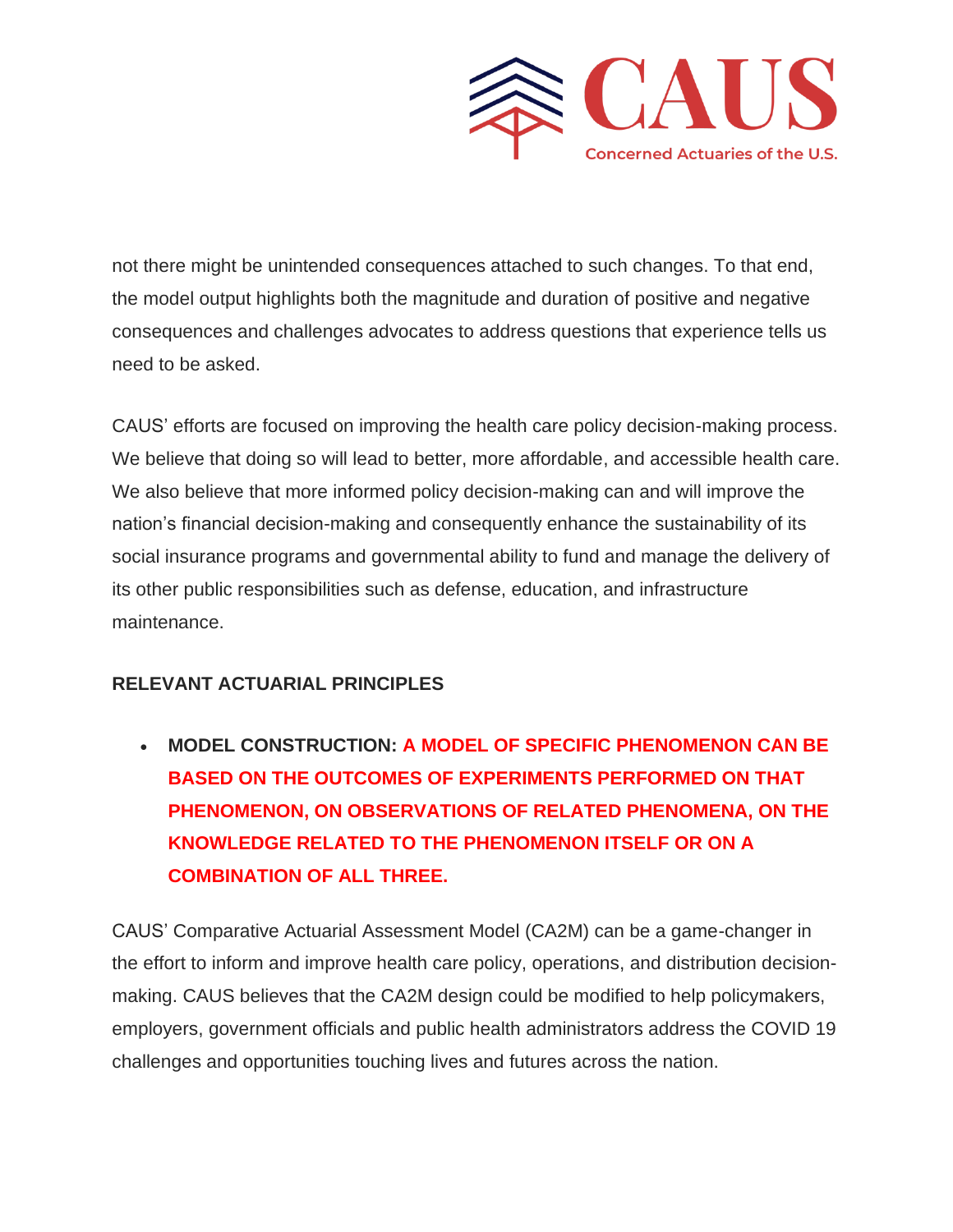

**CA2M Design:** The CA2M matrix cross-references six market impact signals, including cost, coverage, access, health status, economy, and sustainability across the eight existing coverage delivery mechanisms including large group, small group, individual, Medicaid Acute, Medicaid Disabled, uninsured, Medicare and other. The crossreferencing produces forty-eight analytical intersections that vastly enhance the ability to identify and understand the potential impact of proposed changes to the health care system.

**CA2M Analytical Capability:** CAUS recently conducted a beta-test of the CA2M that underscored both the value of enhanced analytical capability and the model's ability to generate critical, timely, relevant, and accurate information for citizens and policymakers. Using only data available in 2008, the beta test focused on determining what sort of information the CA2M might have provided health care policy decisionmakers had it been available when they were assessing the Affordable Care Act pro to passage in 2010.

As suggested in the actuarial principles above, the value-added test for any model is the model's ability to produce projections that consistently prove over time to be within a reasonable range of accuracy. The CA2M beta-test projections - noting again that these projections were based only on data available in 2008 - passed this test with high marks (see below).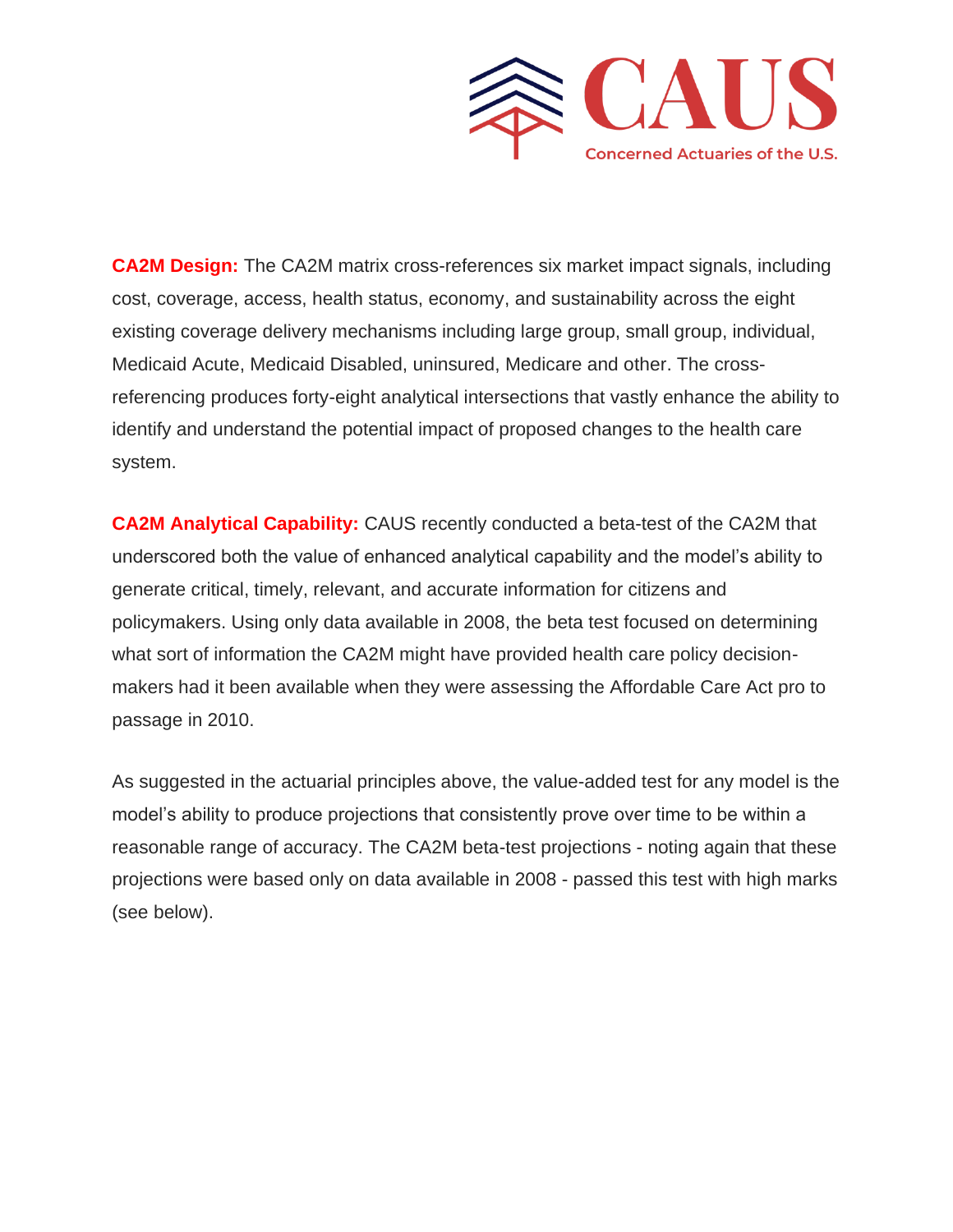



In 1992, total Medicaid including CHIP are estimated at roughly \$110 billion. In 2008, cost (Federal and State combined) is estimated at about \$350 billion. In 2017, the corresponding actual cost is estimated at about \$600 billion. CA2M projections reasonably match these totals.



In 1992, total out-of-pocket health care costs are estimated at roughly \$100 billion. In 2008, out-of-pocket costs are estimated at about \$290 billion. In 2017, out-of-pocket costs are estimated at about \$370 billion. CA2M projections reasonably match these totals.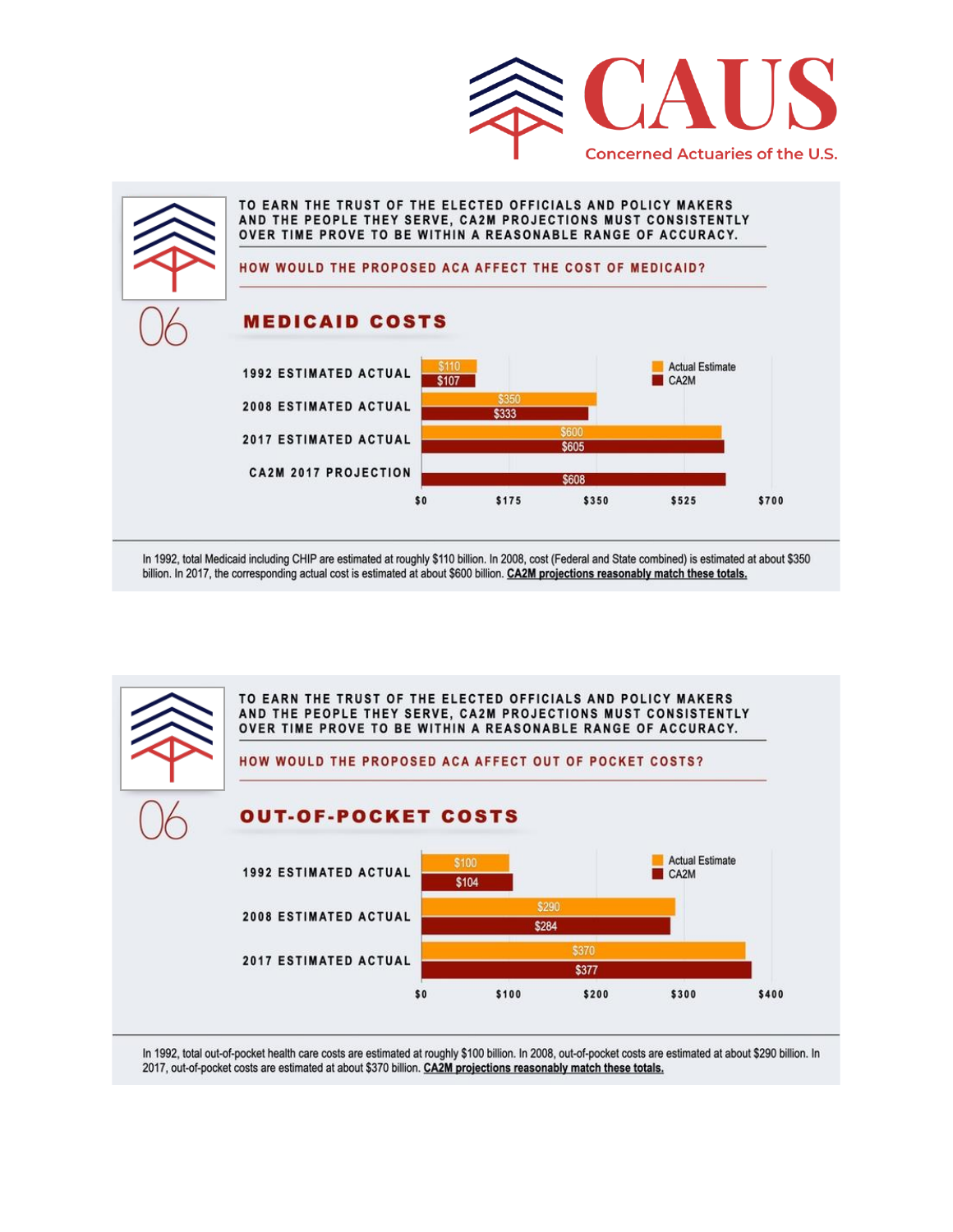



CAG categorizes "coverage" as either "inadequate," "adequate" or "disproportionate" based on an analysis of income. The definition used is based on income and out-of-pocket costs related to income after subsidies.



Changes in benefit utilization are measured by market group against a base of 1. Benefit utilization levels in all markets are linked to benefit levels and subsidies. Benefit utilization levels in aggregate have changed very little over time as subsidies have tended to increase as cost sharing levels increased.